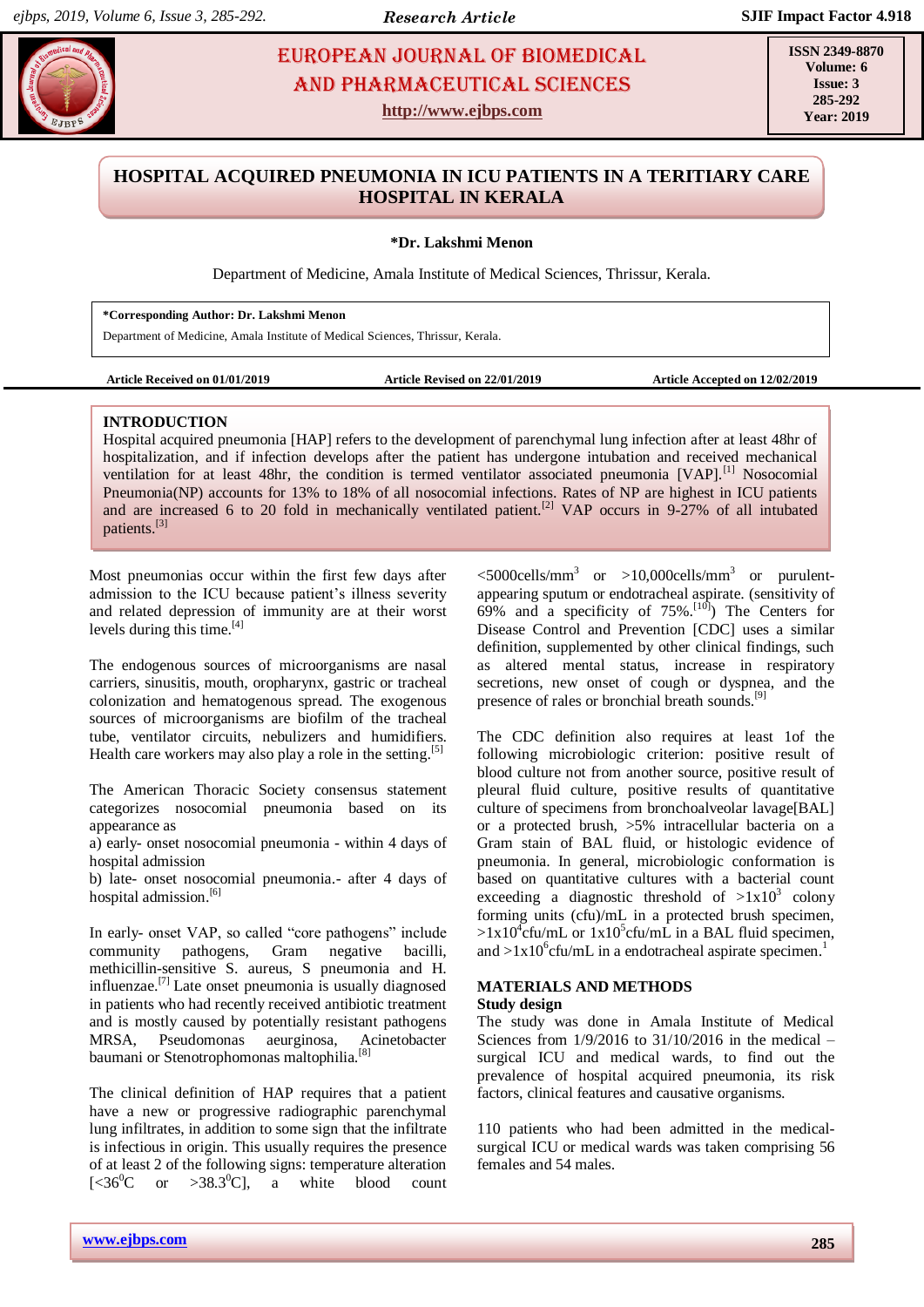**Inclusion Criteria:** All patients who were admitted in the medical-surgical ICU and who are not coming under exclusion criteria were taken.

#### **Exclusion Criteria**

1) fever at the time of hospital admission,

- 2) HIV positive patients,
- 3) those on long term steroids & immunosuppressant drugs,

4) who had been treated for respiratory infection during past 4 weeks

5) below 15 years of age.

The patients were followed up from the time of admission till they were discharged from the hospital. Data were mainly collected from the case sheets and laboratory investigation reports. Data collected included the age, gender, date of admission in the ICU, date of discharge from the hospital, type of surgery, ventilation, tracheostomy, central lines, presence of systemic illnesses, appearance of fever, purulent secretions, presence of breathlessness,  $SpO<sub>2</sub>$ , general condition of the patient, vital status, chest findings, loss of consciousness and any organ failure. Lab reports collected included Hb level, total count, differential count, ESR, blood urea, blood sugar, serum creatinine, sputum culture, sputum Gram stain and chest x ray. The study was conducted up to 31/7/2014 and the details of patients discharged or expired before 31/7/2014 were taken. HAP positive cases were identified from their clinical features and culture reports.

## **OBSERVATIONS AND RESULTS**

#### **Prevalence of hospital acquired pneumonia**

The study consisted of 110 patients admitted in the medical and surgical ICU, comprising 56 females (50.9%) and 54 males.(49.09%). The incidence of HAP in the study population was found to be 10.9%, (12 out of 110). Out of 12 patients, 9 were on mechanically ventilation, and 5 of them (55.55%) developed early onset VAP and 4 (44.44%) late onset VAP. Male predominance was observed in HAP positive patients with 9 (75%) out of 12 developing HAP.

#### **Predisposing factors of hospital acquired pneumonia**

The maximum number of positive cases was observed between the age group 55 and 64(4 of 12) followed by 65 and 74(3 of 12). 2cases each were found in the age groups less than 43 and more than 75 and only 1 case between 45 and 54. The comorbid conditions observed mainly included mechanical ventilation, tracheostomy, presence of central lines, decreased level of consciousness and diabetes. It was found that among the 12 positive cases 9 (75%) were mechanically ventilated, 9 (75%) were having decreased level of consciousness, 8 (66.66%) with diabetes, 4 (33.33%) underwent tracheostomy and 2 (16.66%) were with central lines. 9 out of the 12 were from the medical ICU(75%) and 3 from the surgical ICU(25%). Clinical spectrum of positive cases include 3 cardiac cases, 3 CNS cases, 2

post operative cases, 2 poisoning cases, 1 renal failure and 1 trauma case. Out of 14 mechanically ventilated patients 9 (64.28%) developed HAP, while it was 4 among the 5 tracheostomy patients (80%). The frequency of developing HAP in diabetic patients was found to be 24.24% (8 out of 33) and 20% (2 out of 10) in patients with central lines.

#### **Clinical features of hospital acquired pneumonia**

It was found that all the 12 positive cases had fever above  $38.3^{\circ}$ C, leucocytosis above 11000/mm<sup>3</sup> and chest radiograph with new pulmonary infiltrates. To begin with 9 out of 12 patients developed purulent secretions which later subsided with medication [figure 8]. Out of 12, 7 (58.3%) developed breathlessness[figure 10]. Saturation fall was noticed in 9 out of 12(75%) patients[figure 11]. On assessing the vital status it was observed that 9 out of12 (75%) were hypertensive, respiratory rate was more than 18/mt and tachycardia observed in 9 out of 12 (75%) patients. Crepitations and wheeze were observed in 8 patients (66.66%) [figure 9] and bronchial breathing along with crepitations and wheeze was found in 2 cases.

#### **Organisms isolated from our hospital set up**

Most common organisms isolated from the 12 positive cases was the Gram negative bacilli, with 5 out of 12 cases(41.66%). Next was Klebsiella pneumoniae, 3 out of 12(25%) cases followed by Pseudomonas aeruginosa and polymicrobial with 2 cases each (16.66%) [figure 12]. Early onset HAP was mainly caused by Gram negative bacilli and Klebsiella pneumonia. Late onset HAP was mainly caused by Pseudomonas and polymicrobial infection. Mortality rate was 25% (3 out of 12 cases).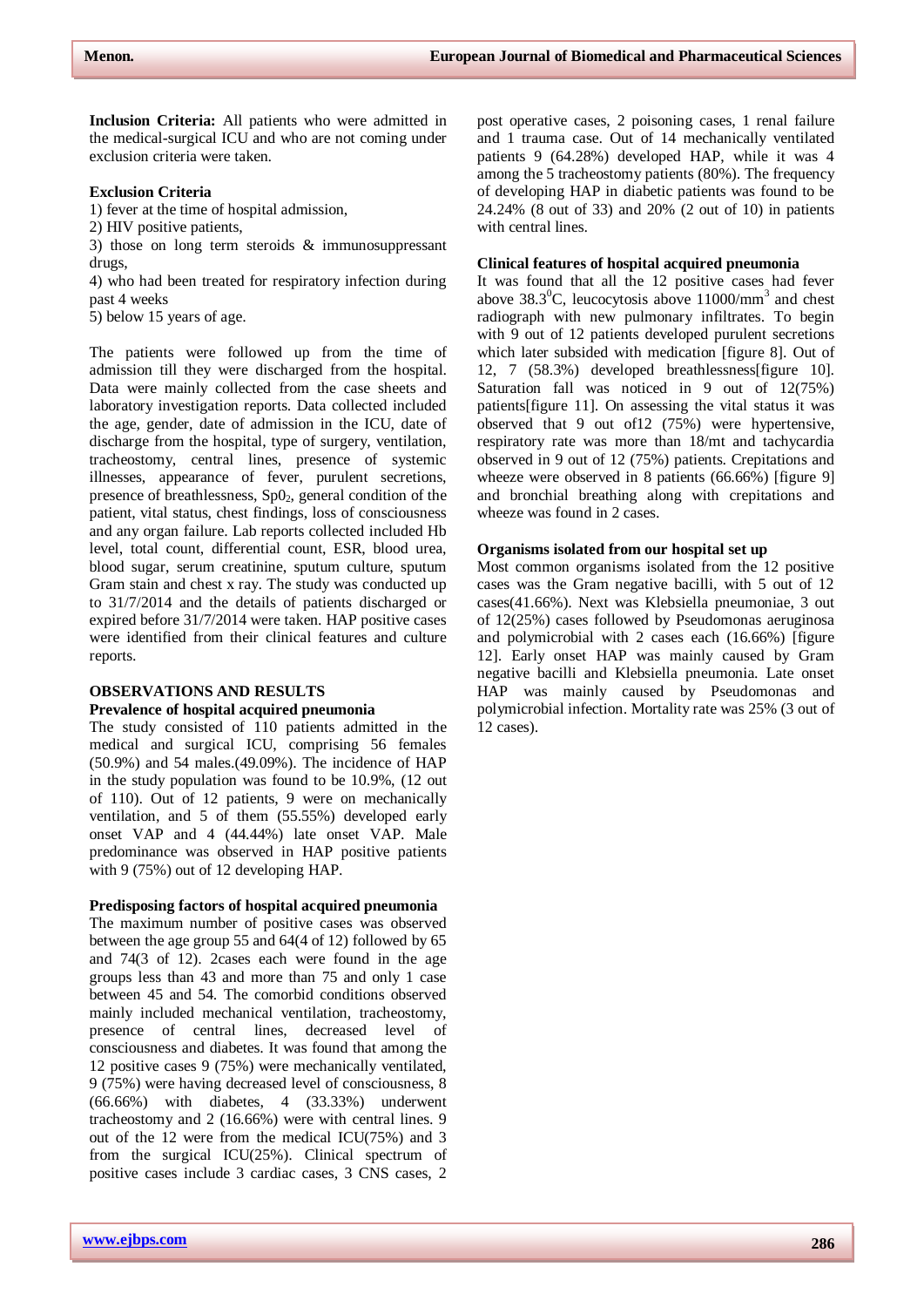

**Prevalence of Hospital Acquired Pneumonia: figure 1.**



**Relationship Between Sex and Hospital Acquired Pneumonia: figure 2.**



**Onset of Ventilator Associated Pneumonia: figure 3.**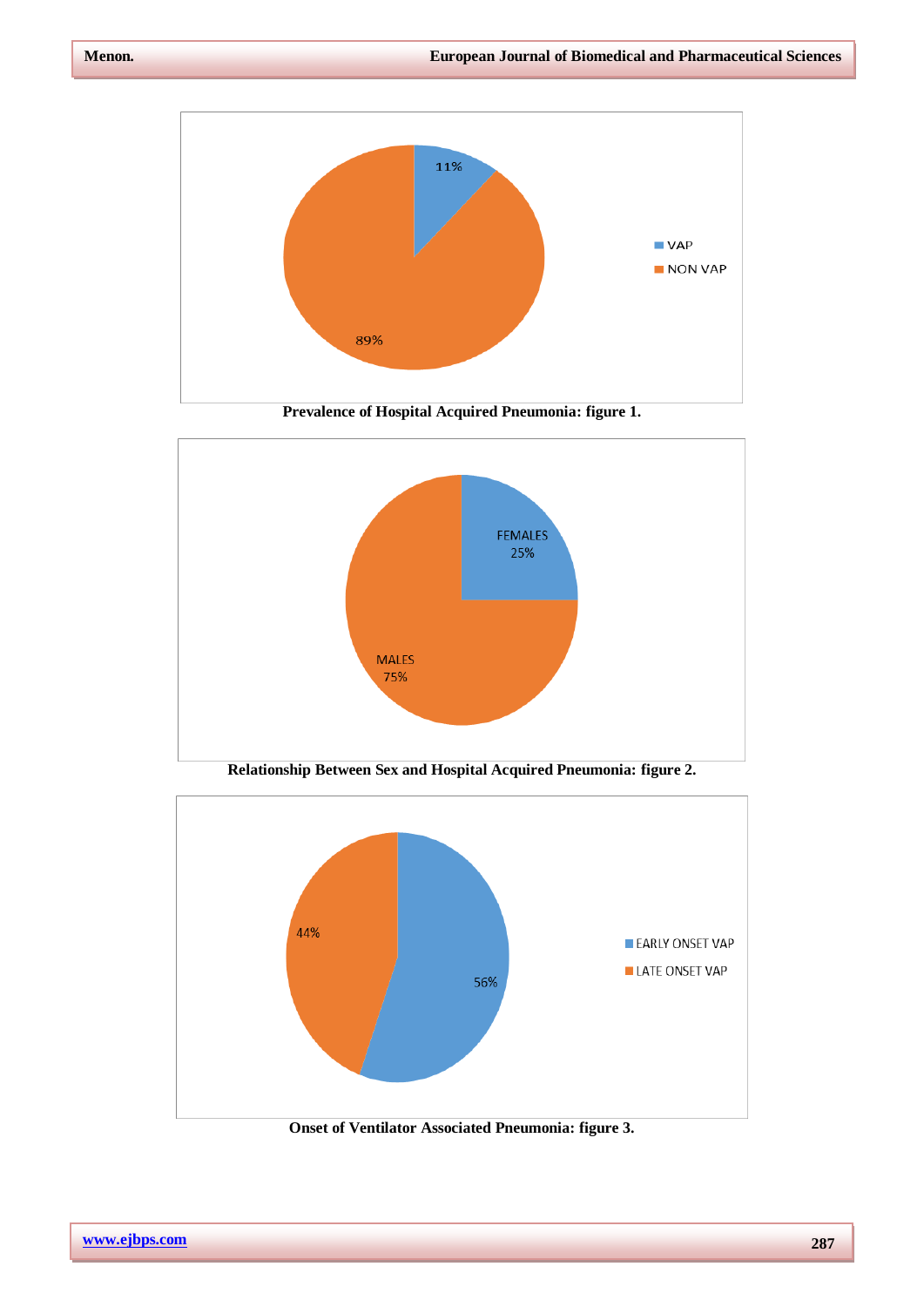

**Relationship Between Age and Hospital Acquired Pneumonia: figure 4.**



**Comorbid Conditions In Hospital Acquired Pneumonia: Figure 5.**

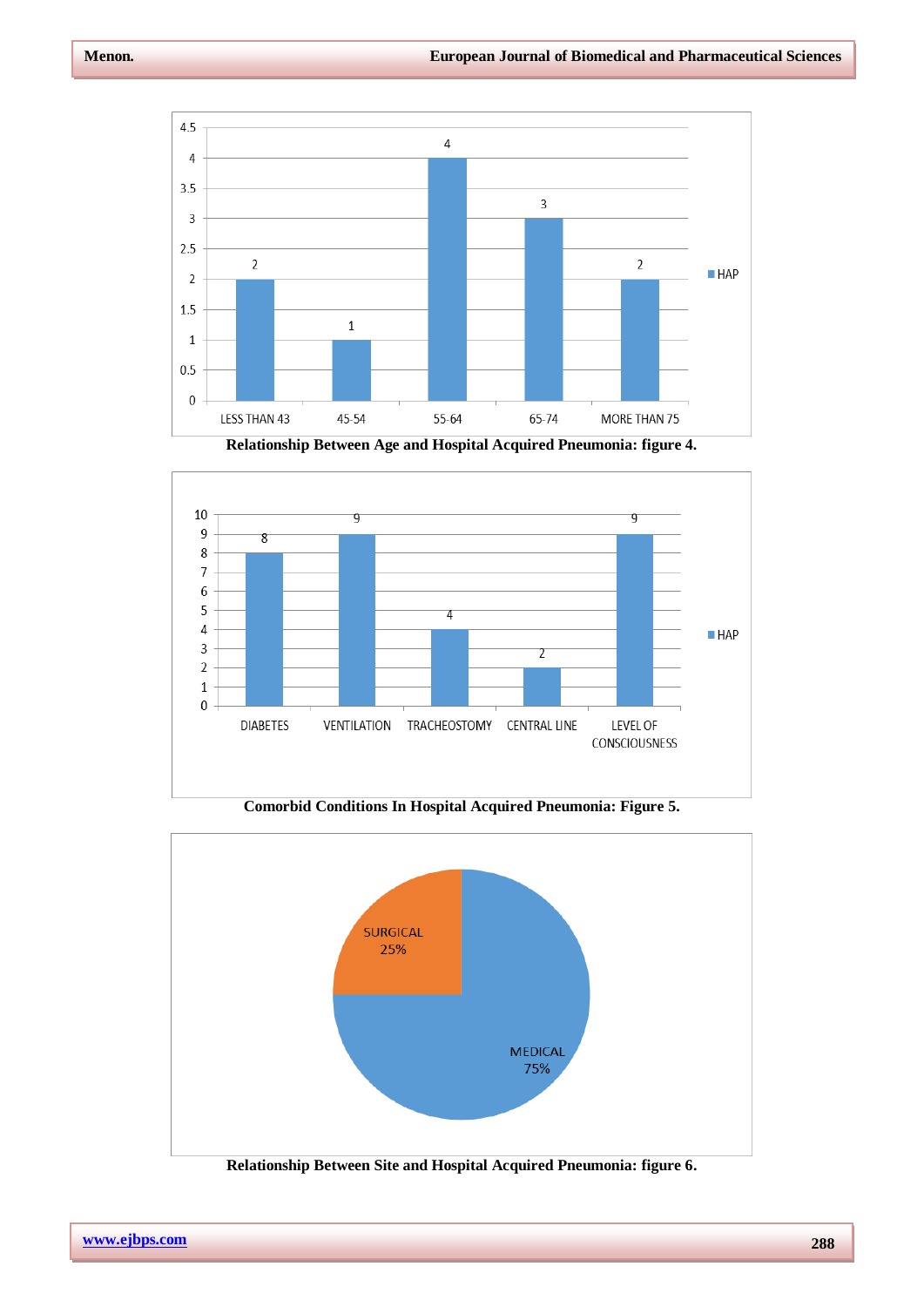

**Relationship Between Causes and Hospital Acquired Pneumonia: figure 7.**



**Common Signs of Hospital Acquired Pneumonia: figure 8.**



**Clinical Chest Finding In Hospital Acquired Pneumonia: figure 9.**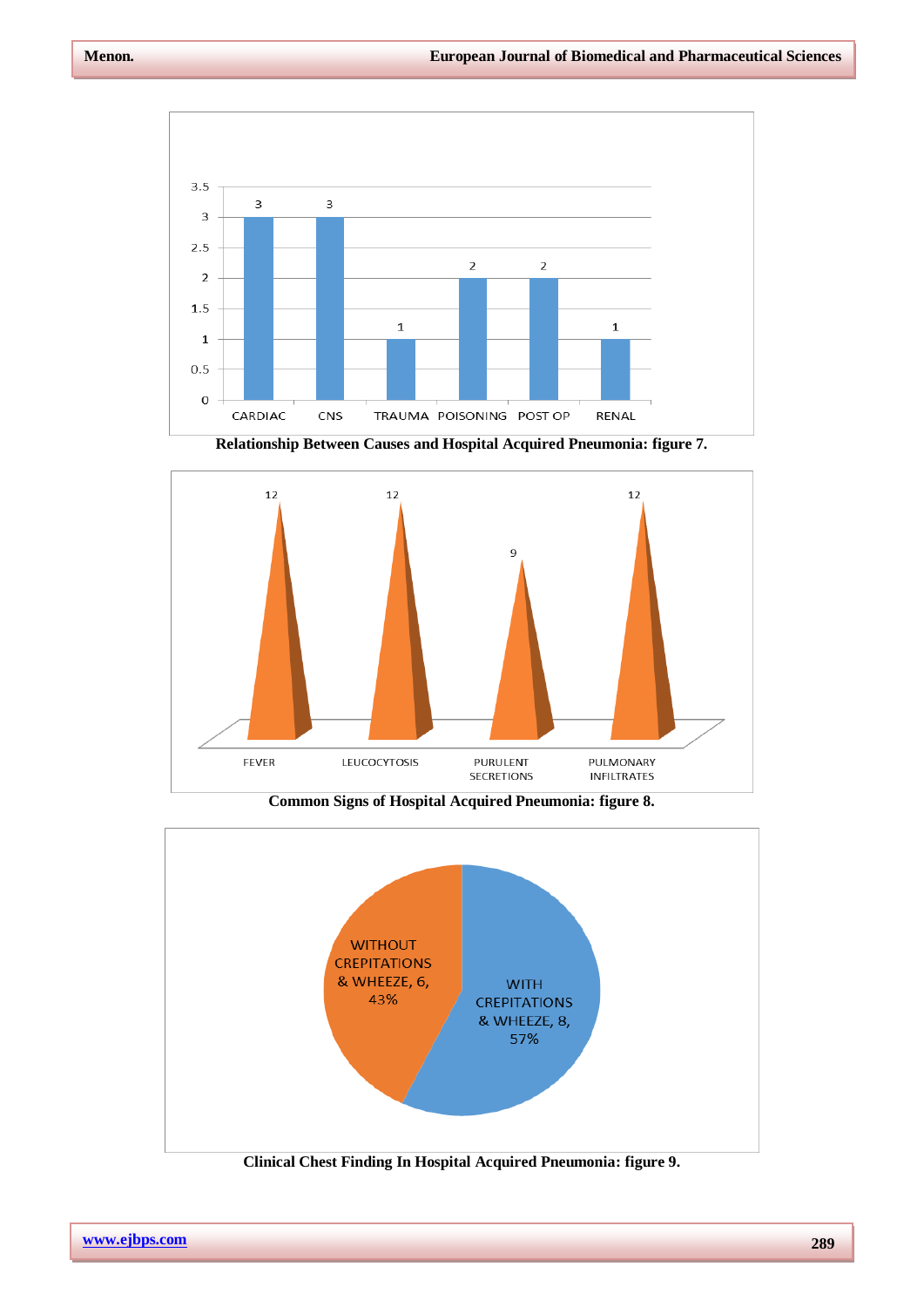

**Relationship Between Breathlessness and Hospital Acuired Pneumonia: figure 10.**



**Saturation Fall In Hospital Acquired Pneumonia: figure 11.**



**Type of Organisms: figure 12.**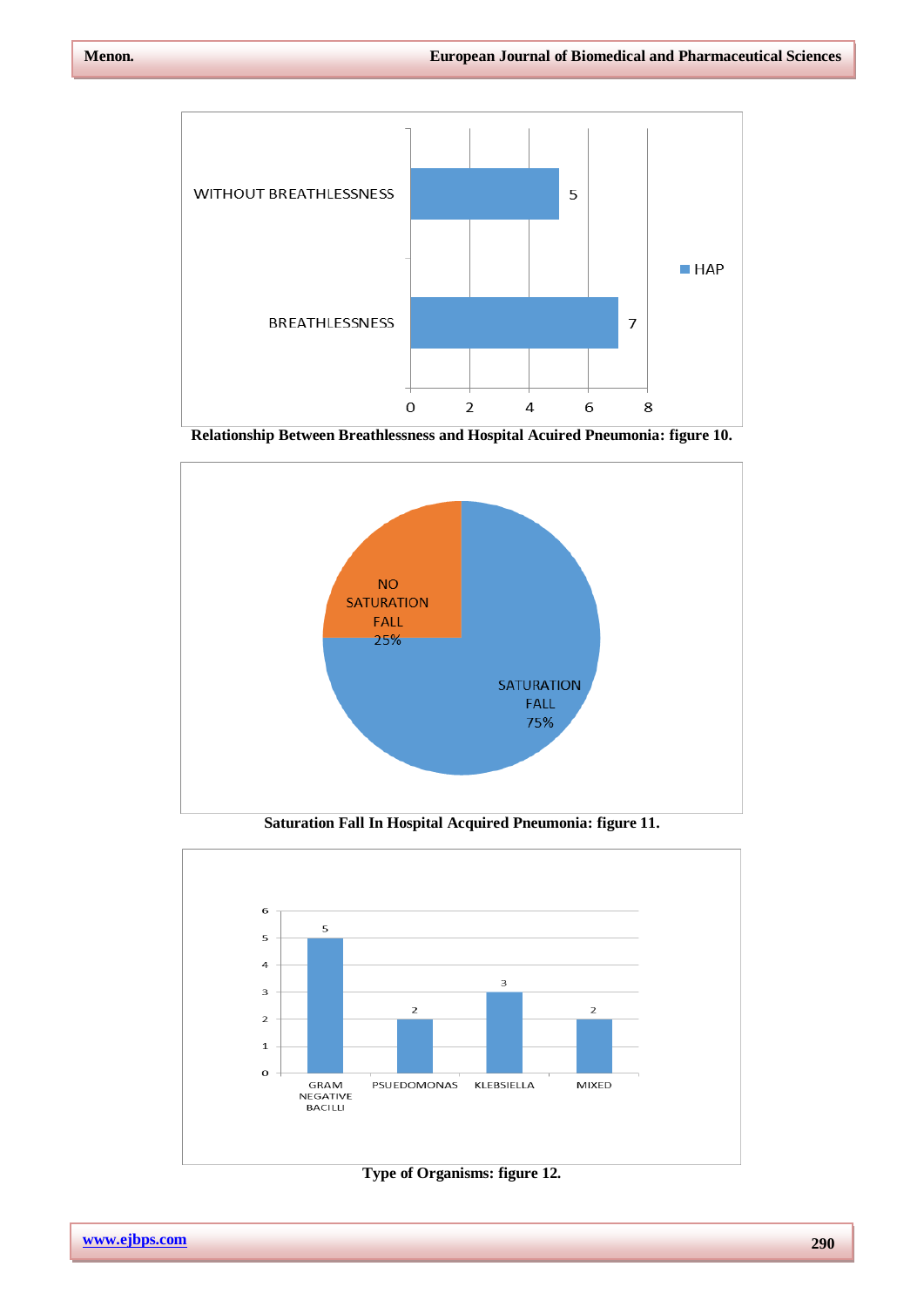#### **DISCUSSION**

In the study it was found that the incidence of hospital acquired pneumonia was 10.9%. The appearance of the disease was found to vary with the time period, with 55.55% developing early disease and 44.44% developing late disease. Male predominance was also observed among the HAP positive patients. These data are correlating with the study conducted by Rello J etal<sup>[11,12]</sup> which shows that the incidence is 9.3% with 63.2% developing early disease compared to the late ones. They also observed a male predominance among the pneumonia patients.

Age was one of the significant risk factors, with maximum incidence in the age 55 to 74 [58.33%], similar to the study of Fontaleza.<sup>[12]</sup> Kollef in his prospective study had found out an association between age and development of disease with high incidence in patients with age greater than 60. The major risk factors for developing pneumonia was tracheostomy(80%) and mechanical ventilation (64.28%). Other risk factors include decreased level of consciousness, presence of central lines and diabetes. Two studies described the early colonization of trachea in intubated and mechanically ventilated patients which varies from 80% to 89%.

All the 12 positive cases were found to develop fever above 38.3<sup>0</sup>C, white blood cell count >11000/mm<sup>3</sup> and new pulmonary infiltrates in the chest.75% of positive cases developed purulent secretions, 58.3% developed breathlessness and saturation fall was found in 75% of patients. As per the study of Michael S Niederman<sup>[9]</sup>, the clinical definition of HAP requires the presence of at least 2 of the following signs: temperature alteration  $[\langle 36^{\circ}\text{C} \quad \text{or} \quad >38.3^{\circ}\text{C}],$  a white blood count  $<$ 5000cells/mm<sup>3</sup>or  $>10,000$ cells/mm<sup>3</sup>or purulentappearing sputum or endotracheal aspirate.

The most common organism isolated in our hospital set up was Gram negative bacilli (41.66%) followed by Klebsiella pneumonia(25%) Pseudomonas aeruginosa and polymicrobial infections (16.66%) of patients. Johanson et  $al^{[14]}$  showed that the frequency of respiratory tract colonization with Gram negative bacilli was 76% in patients. Budak  $A^{[15]}$  studied that Gram negative-non fermenting bacilli were the most frequent aetiologic agents of hospital acquired pneumonia among patients from Anesthesiology and Intensive Care Unit in the Rydygiers hospital in Cracow.

The strength of our study include proper follow of the patients from the day of admission into the ICU till the date of discharge from the hospital. This approach has helped us to find out the new clinical features appearing in patients at the right time. We have excluded patients below the age of 15 years which would have produced controversy in the results. Unlike other studies we also excluded the HIV patients, patients on immunosuppressant drugs and long term steroids which

helped us to find out the appearance of hospital acquired pneumonia in those individuals who are having good immune status. Even though the positive cases were limited in number we got results similar to that of many important studies conducted in this field justifying that this study could act as a sample representing the big population getting admitted to the hospital set up.

Short duration of the study was a major limitation which resulted in attaining only 12 positive cases among the study population. A study duration of atleast 6 months is required to attain a significant result. As a result we have obtained only an observational result regarding the study. We were not able to find out the P value as it was found to be negligible due to the limited number of positive cases. Quantitative tests being not conducted in the hospital was another major limitation. BAL is not practiced in the hospital, the result of which would have helped us to arrive at more specific results. The absence of a baseline data regarding the common pathogens in our hospital set up also appeared as a limiting factor in the study.

#### **CONCLUSION**

We conclude that the prevalence of hospital acquired pneumonia found in our study was 10.3%. Late appearance of infection is found in more individuals compared to the early. Gender, age, mechanical ventilation, tracheostomy, presence of central lines, decreased level of consciousness and diabetes are found to have influence in the appearance of hospital acquired pneumonia in individuals admitted into the hospital. All the HAP patients have developed fever, leucocytosis and new pulmonary infiltrates.  $3/4<sup>th</sup>$  of the patients developed purulent secretions and saturation fall. The common organism isolated in our study set up was Gram negative bacilli followed by Klebsiella, Pseudomonas and polymicrobial infection. The study will be an eye opener for our hospital authority to take necessary measures to prevent the hospital acquired infections and to detect the infection as early as possible for proper management. It also points to the necessity of more specific and advanced techniques for early detection and management.

#### **SUMMARY**

The prevalence of hospital acquired pneumonia was found to be 10.3%. The major predisposing factors include male gender, age between 55 and 74, mechanical ventilation, decreased level of consciousness and tracheostomy. Main features developed uniformly in all individuals were fever, leucocytosis and new pulmonary infiltrates in the radiograph. Most of the patients were also found to develop purulent secretions, breathlessness and saturation fall. The common organism isolated in our hospital set up was Gram negative bacilli followed by Klebsiella, Pseudomonas and polymicrobials.

The study should be conducted over a long period of time and the data should be analysed on the basis of